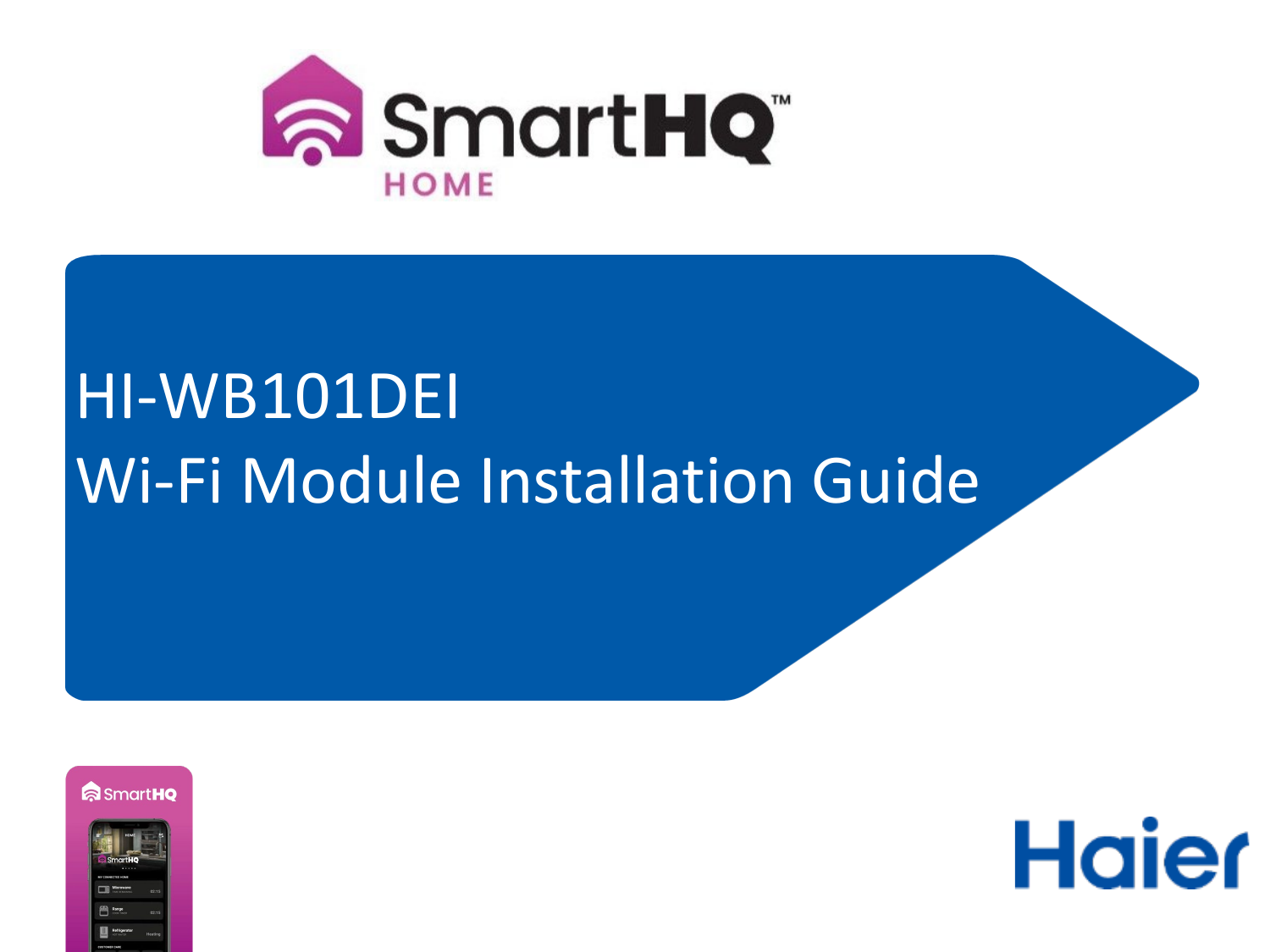

1.Recommended Installation place: Install the Wi-Fi module into the place circled with red rectangle as shown in the picture. Use the 3M double side tape to fix the Wi-Fi module.

2.The Models Suitable: ADH105H1ERG ADH125H1ERG ADH140H1ERG ADH160H1ERG AD100S2SH5FA AD125S2SH5FA AD140S2SH5FA AD160S2SH5FA

**Haier** 

Installation place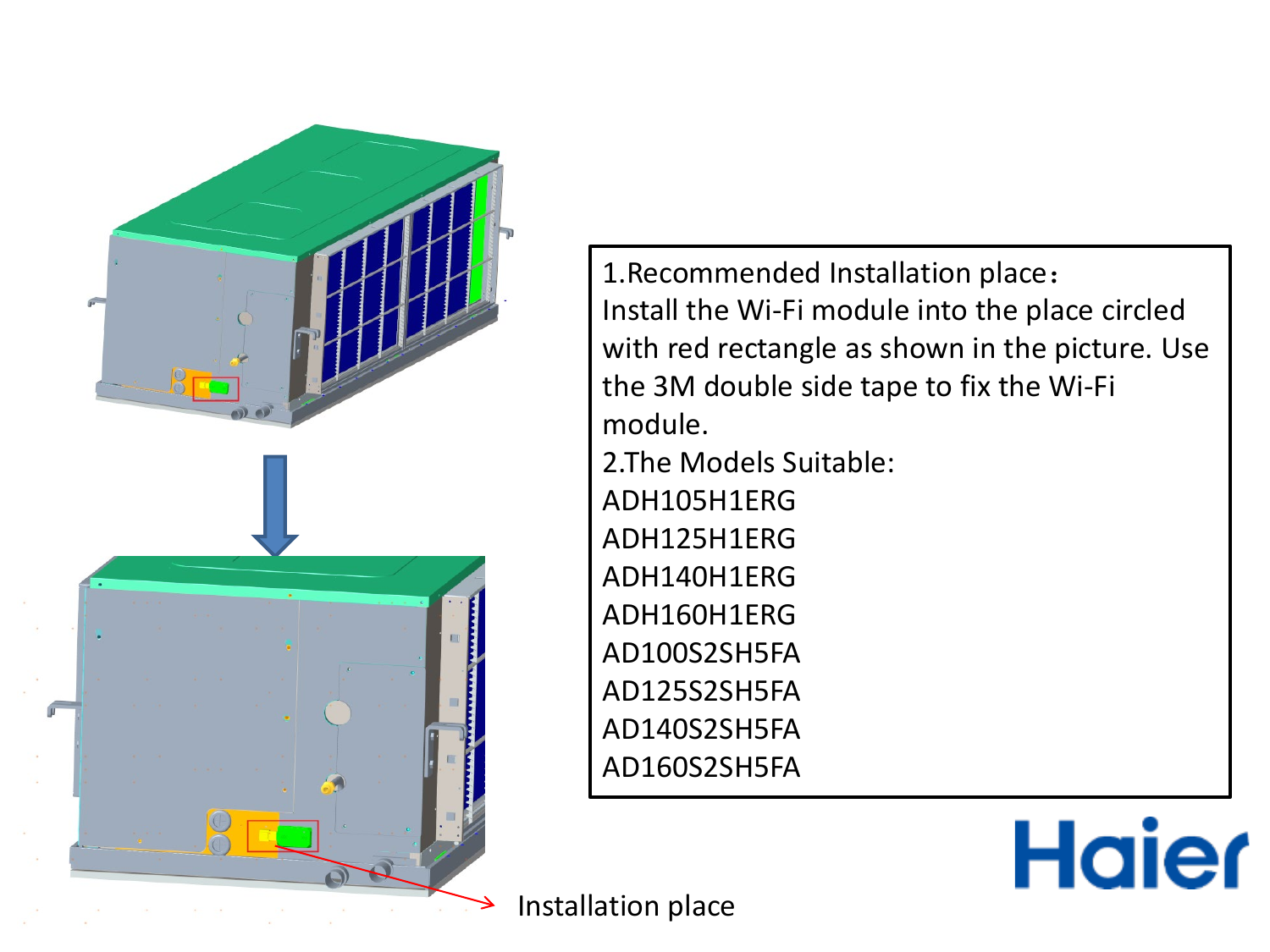1.Recommended Installation place: Install the Wi-Fi module into the place circled with red rectangle as shown in the picture. Use the 3M double side tape to fix the Wi-Fi module. 2.The Models Suitable: ADH200H1ERG ADH250H1ERG

**Haier** 

Installation place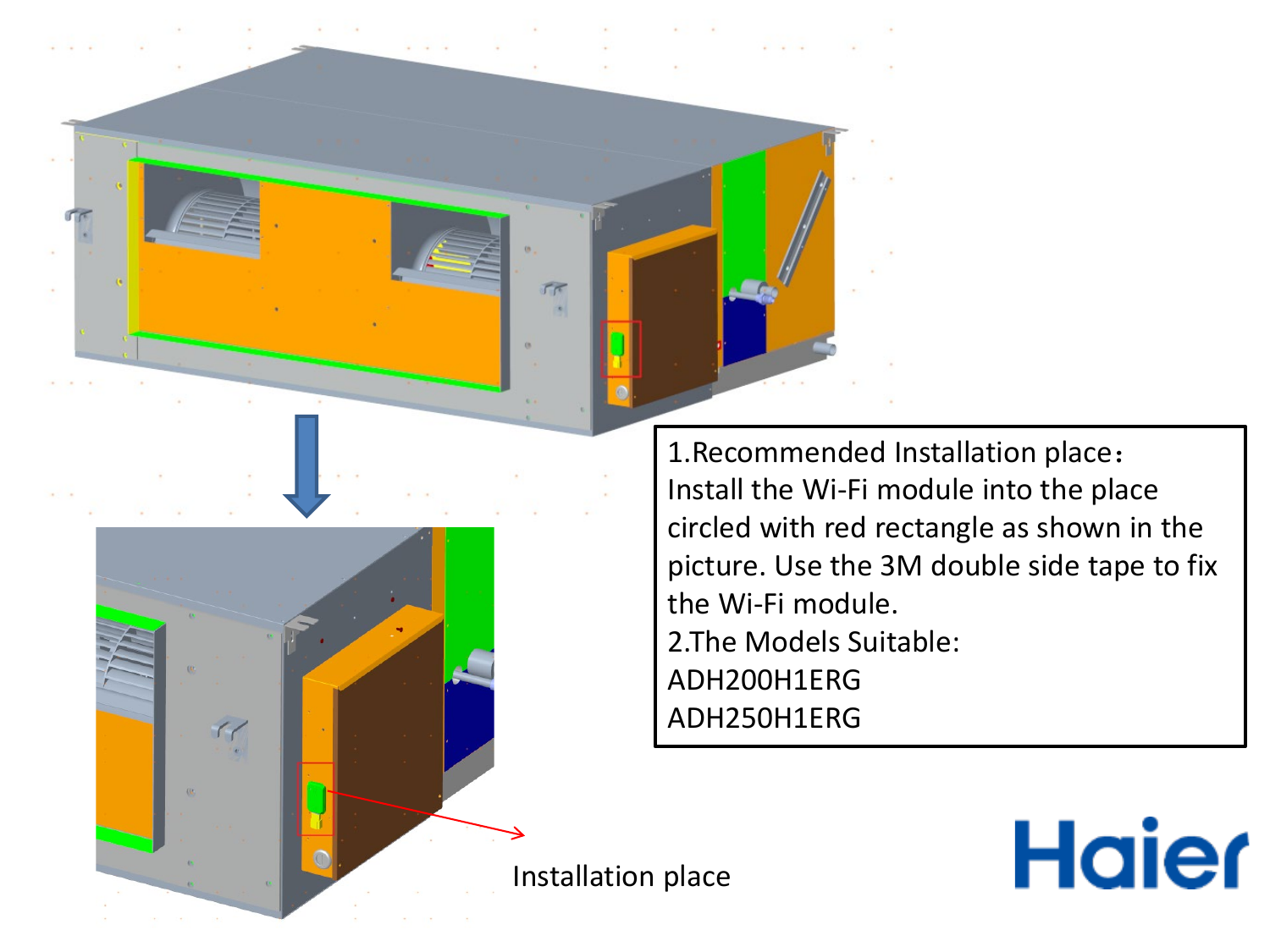





1.Recommended Installation place: Install the Wi-Fi module into the place circled with red rectangle as shown in the picture. Use the 3M double side tape to fix the Wi-Fi module. 2.The Models Suitable: AD71S2SM5FA AD105S2SM5FA AD125S2SM5FA AD140S2SM5FA AD71S2SM7FA AD100S2SM7FA AD125S2SM7FA AD140S2SM7FA

## **Haier**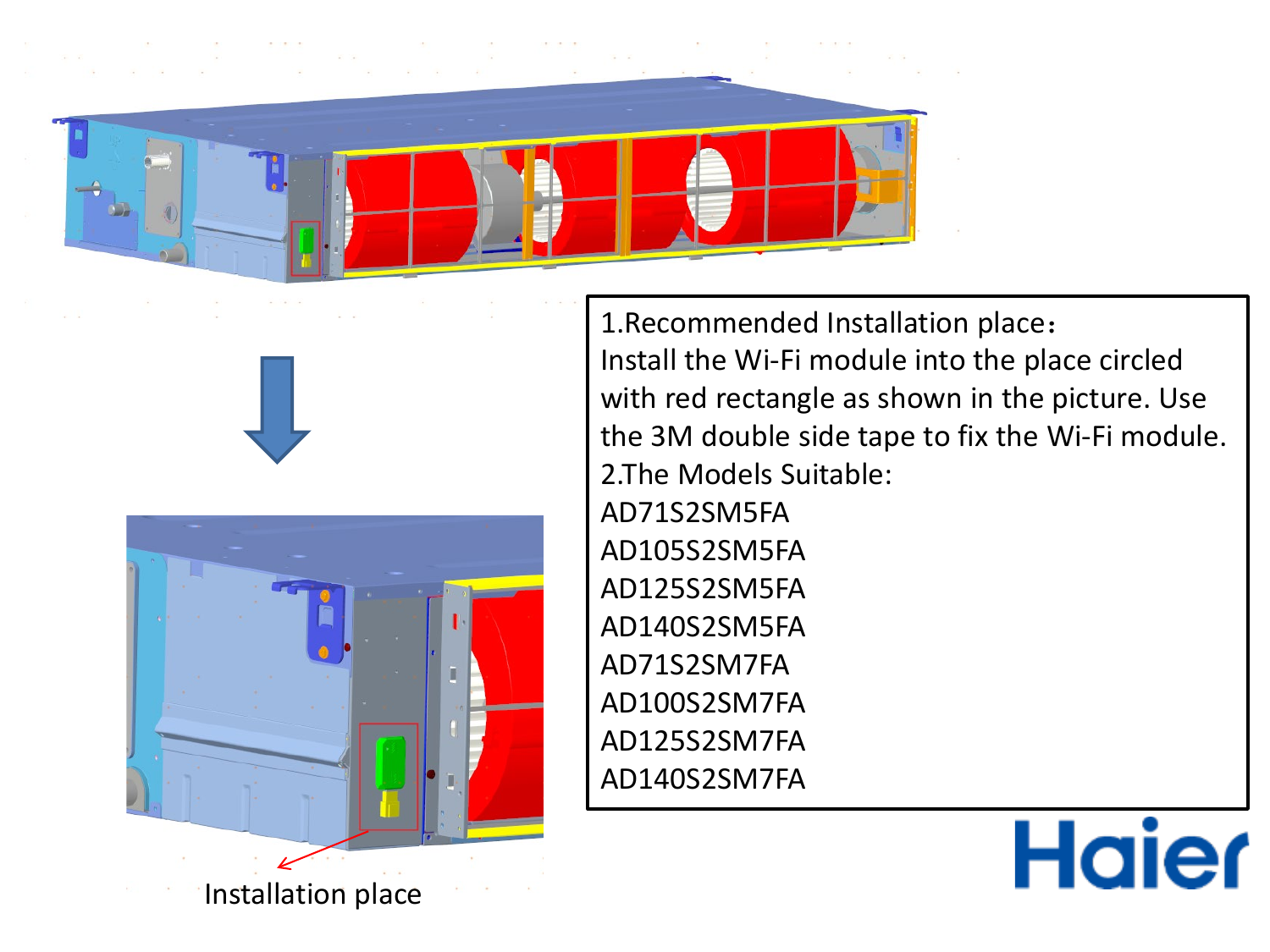



1.Install the Wi-Fi module into the place circled with red rectangle as shown in the picture. Use the 3M double side tape to fix the Wi-Fi module. 2.The Models Suitable: AD09SS1ERA(N)(P) AD12SS1ERA(N)(P) AD18SS1ERA(N)(P) AD18SS1ERA(N)(P)

**Haier** 

Installation place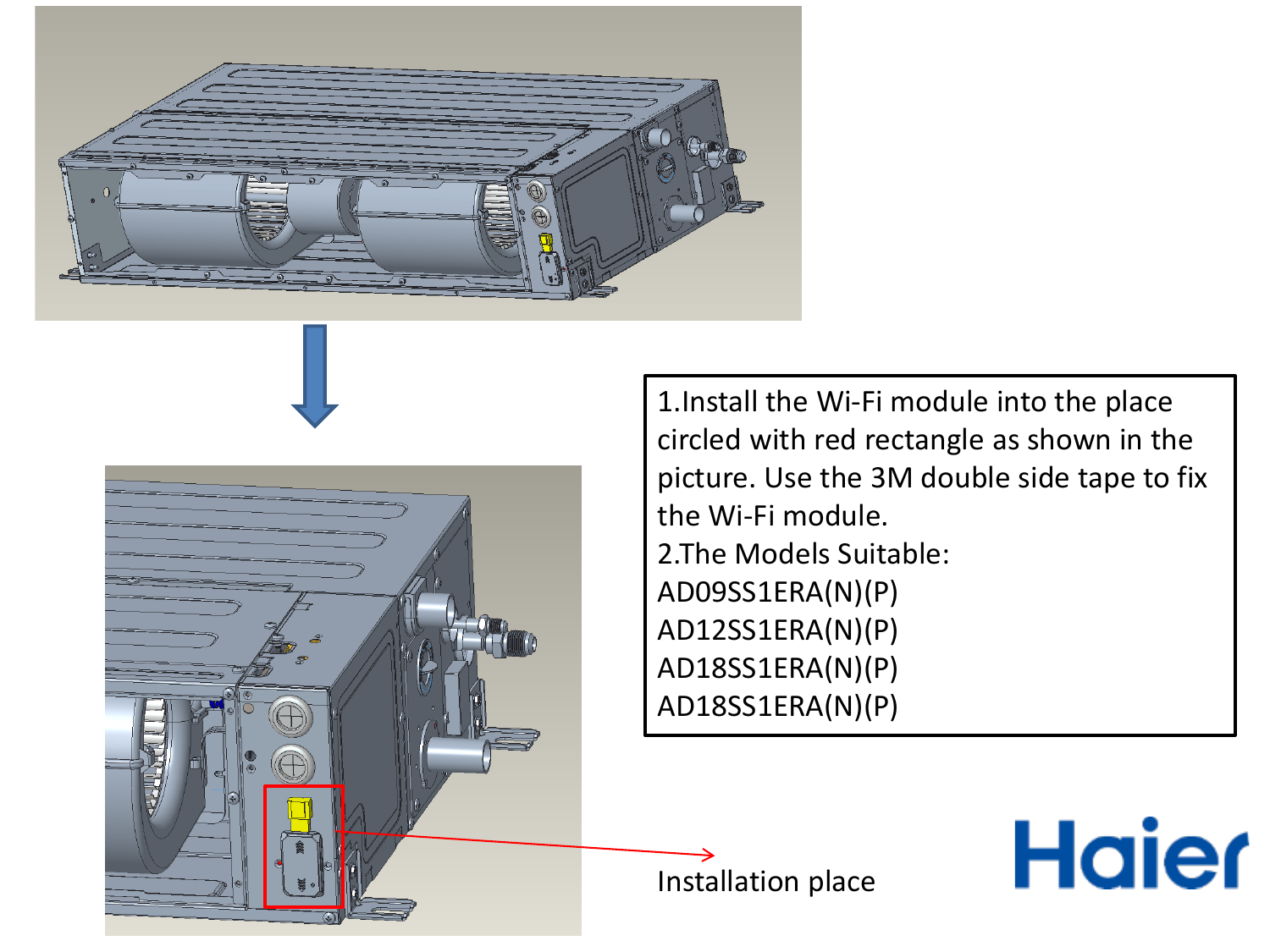

## Installation place

1.Install the Wi-Fi module into the place circled with red rectangle as shown in the picture. Use the 3M double side tape to fix the Wi-Fi module. 2.The Models Suitable: AB09CS2ERA AB12CS2ERA(S) AB18CS2ERA(S) AB24ES1ERA(S)

## **Haier**